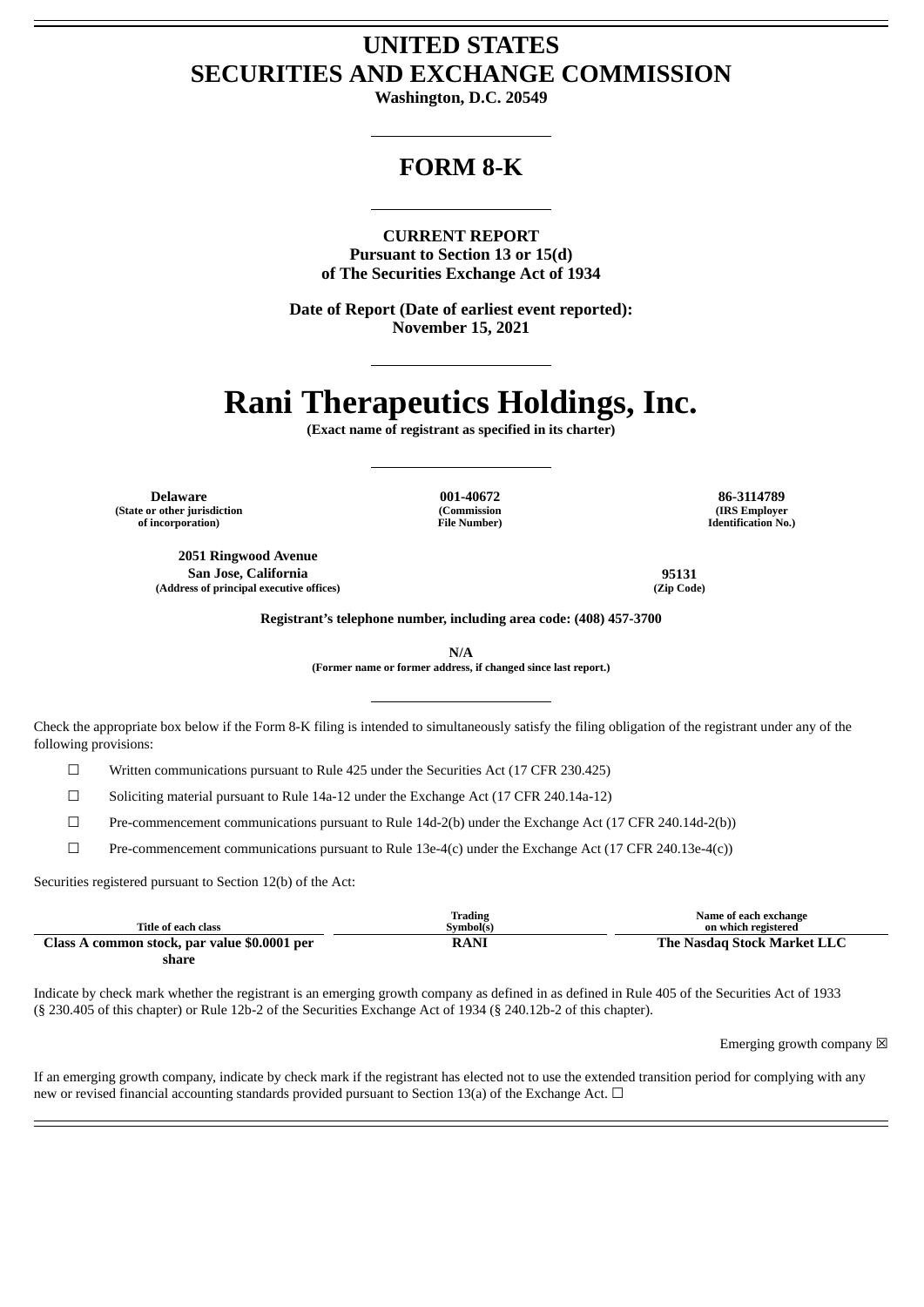## **Item 2.02 Results of Operations and Financial Condition.**

On November 15, 2021, Rani Therapeutics Holdings, Inc. (the "Company") issued a press release providing a corporate update and announcing its financial results for the quarter ended September 30, 2021. The full text of the press release is furnished as Exhibit 99.1 to this Current Report on Form 8-K and is incorporated herein by reference.

The information in this Current Report on Form 8-K (including Exhibit 99.1) shall not be deemed "filed" for purposes of Section 18 of the Securities Exchange Act of 1934, as amended (the "Exchange Act"), or otherwise subject to the liabilities of that Section, nor shall it be deemed to be incorporated by reference into any filing of the Company under the Securities Act of 1933, as amended, or the Exchange Act, except as expressly set forth by specific reference in such filing.

#### **Item 9.01 Financial Statements and Exhibits.**

#### **(d) Exhibits**

| Exhibit<br><b>Number</b> | <b>Exhibit Description</b>                                                                               |
|--------------------------|----------------------------------------------------------------------------------------------------------|
| 99.1                     | Press Release dated November 15, 2021                                                                    |
| 104                      | Cover Page Interactive Data File (the cover page XBRL tags are embedded within the Inline XBRL document) |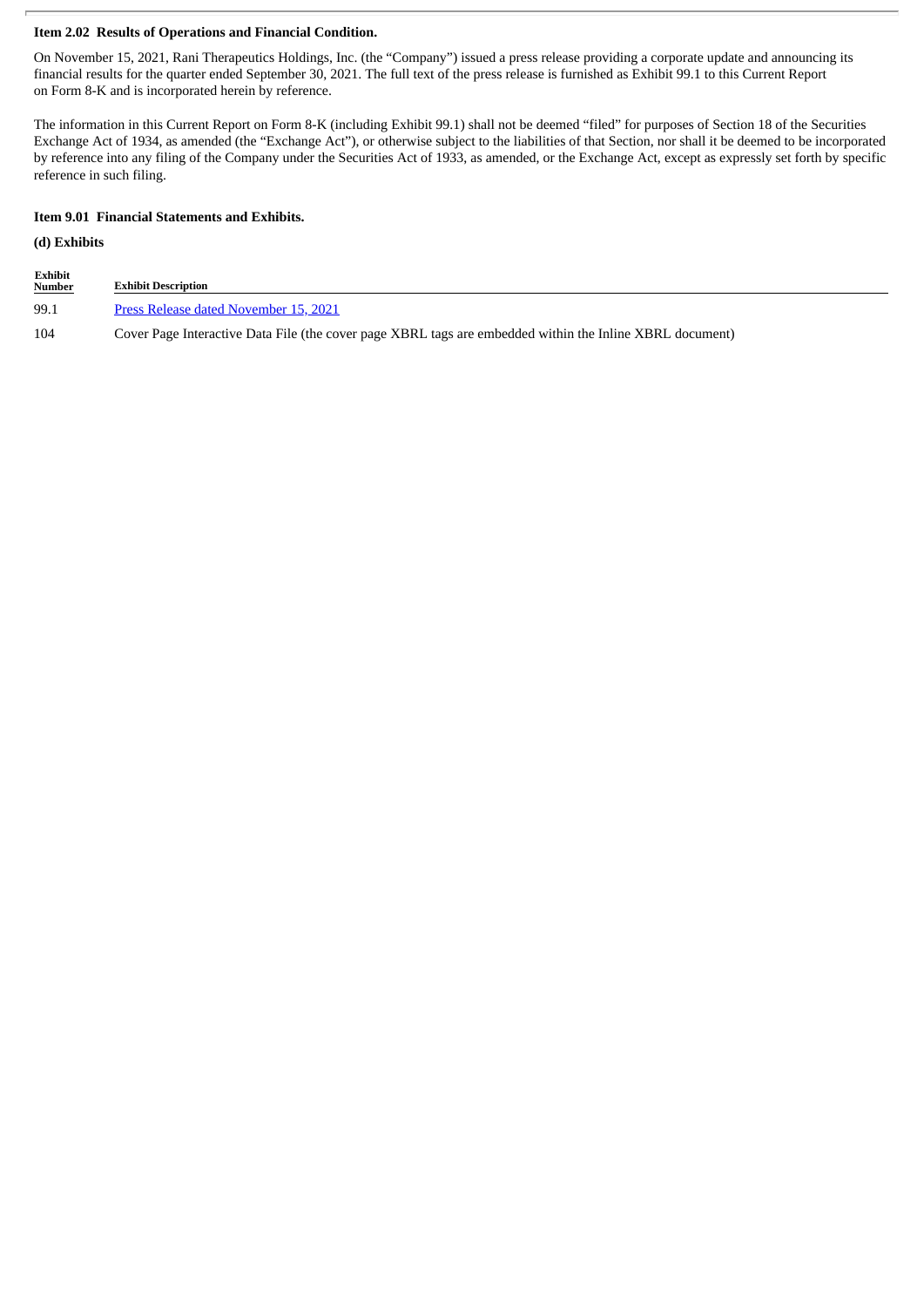**SIGNATURES**

Pursuant to the requirements of the Securities Exchange Act of 1934, the registrant has duly caused this report to be signed on its behalf by the undersigned hereunto duly authorized.

Date: November 15, 2021 By: /s/ Svai Sanford

## **Rani Therapeutics Holdings, Inc.**

Svai Sanford Chief Financial Officer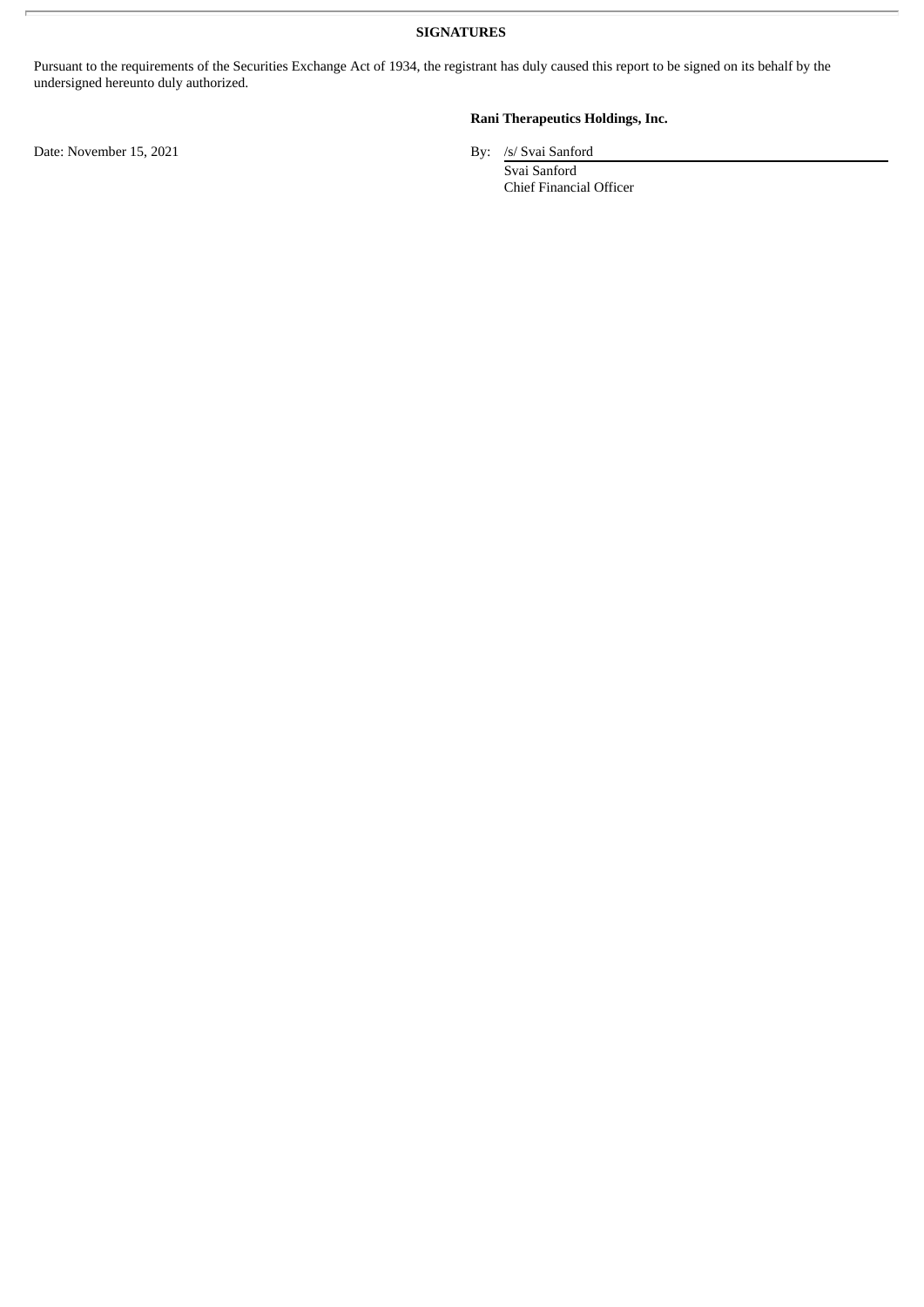

#### **Rani Therapeutics Reports Third Quarter 2021 Financial Results, Provides Corporate Update**

<span id="page-3-0"></span>**SAN JOSE, Calif., November 15, 2021**—Rani Therapeutics Holdings, Inc. ("Rani Therapeutics" or "Rani") (Nasdaq: RANI), a clinical stage biotherapeutics company focused on the oral delivery of biologics, today reported financial results for the quarter ended September 30, 2021, and provided a corporate update.

"I am pleased with the progress Rani has made since our IPO. As we build a solid foundation for being a successful public company, we are laser focused on creating value and achieving our milestones," said Talat Imran, Chief Executive Officer of Rani Therapeutics. "Looking ahead, I'm excited about this important and exciting next phase as we prepare for additional clinical studies with the RaniPill™ capsule, including our Phase I study with Parathyroid Hormone planned for 2022."

#### **Third Quarter 2021 and Subsequent Highlights**

- **Completed a GLP 7-day repeat oral administration study.** In November 2021, Rani completed a GLP 7-day repeat oral administration study to evaluate the safety and tolerability of RT-102. RT-102 comprises a RaniPill™ capsule containing a Parathyroid Hormone (PTH) payload for the potential treatment or prevention of osteoporosis. The study was designed to assess the gastrointestinal tract for lesions and changes in clinical pathology, while also determining that the drug payload has been successfully delivered via the RaniPill™ capsule. Completion of a GLP study is an important step in moving towards a Phase I study.
- **Expanded Board of Directors; Named Lyn Baranowski to Rani Board.** In November 2021, Rani announced the appointment of Lyn Baranowski to its Board of Directors. Ms. Baranowski is a distinguished biotechnology executive with nearly two decades of experience in the industry. She brings a diverse set of knowledge around product portfolios and therapeutic areas as well as deep experience in creating strategic partnerships and executing complex financial transactions ranging from preclinical to commercial assets. Ms. Baranowski currently serves as Chief Operating Officer at Altavant Sciences, Inc., a private biotechnology company. Prior to Altavant, Ms. Baranowski held roles of increasing responsibility at Novartis Pharmaceuticals, Vatera Healthcare, Pearl Therapeutics and Melinta Therapeutics.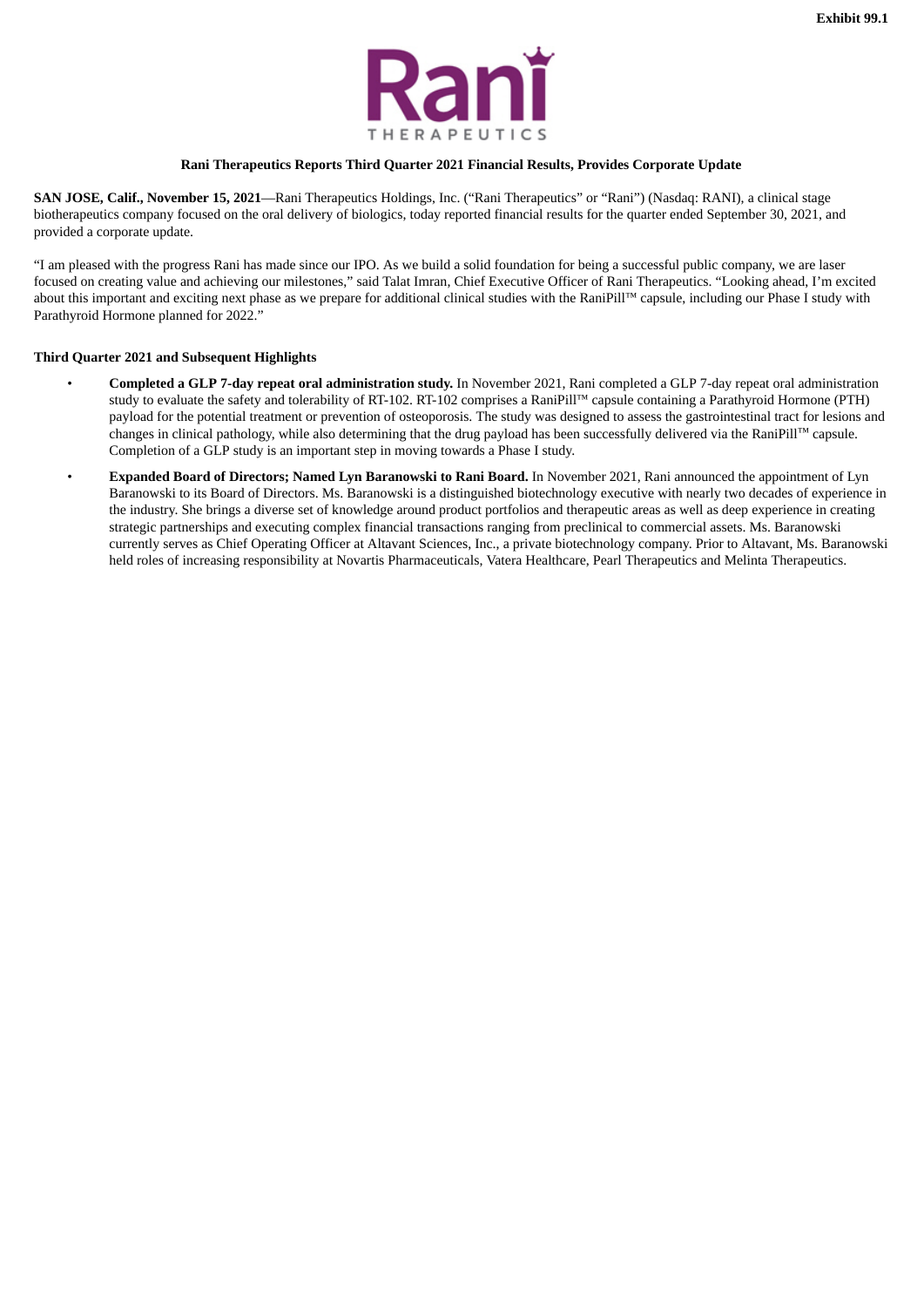- **Added leadership talent.** In September 2021, Rani announced the appointment of Eric Groen as General Counsel. Mr. Groen has more than 25 years of experience in managing legal matters in corporate and private practice.
- **Completed IPO; Underwriters exercised green shoe option in full.** In August 2021, Rani completed an initial public offering (IPO) of 7,666,667 shares of its Class A common stock, which included the full exercise by the underwriters of their option to purchase an additional 1,000,000 shares at the initial public offering price of \$11.00 per share. The full offering provided aggregate gross proceeds of approximately \$84.3 million to Rani, before deducting underwriting discounts and commissions and offering expenses.

#### **Third Quarter 2021 Financial Results**

- **Cash, cash equivalents and short-term investments** as of September 30, 2021 were \$129.7 million. Rani expects its cash and cash equivalents balance to be sufficient to fund its operating expenses and capital expenditure requirements at least until the end of 2023.
- **Research and development (R&D) expenses** for the three months ended September 30, 2021 were \$12.0 million, compared to \$2.1 million for the same period in 2020. The increase was primarily attributed to higher compensation and benefits due to the increase in headcount, including \$6.6 million of non-cash equity-based compensation expense recognized in connection with the IPO and Organizational Transactions.
- **General and administrative expenses** for the three months ended September 30, 2021 were \$15.8 million, compared to \$0.8 million for the same period in 2020. The increase was primarily attributed to the public company related costs and higher compensation and benefits due to the increase in headcount, including \$12.1 million of non-cash equity-based compensation expense recognized in connection with the IPO and Organizational Transactions.
- **Net loss** for the three months ended September 30, 2021 was \$28.7 million, compared to \$2.9 million for the same period in 2020.

#### **About Rani Therapeutics**

Rani Therapeutics is a clinical stage biotherapeutics company focused on advancing technologies to enable the development of orally administered biologics. Rani has developed the RaniPill™ capsule, which is a novel, proprietary and patented platform technology, intended to replace subcutaneous injection of biologics with oral dosing. Rani has successfully conducted several preclinical and clinical studies to evaluate safety, tolerability and bioavailability using the RaniPill™ capsule.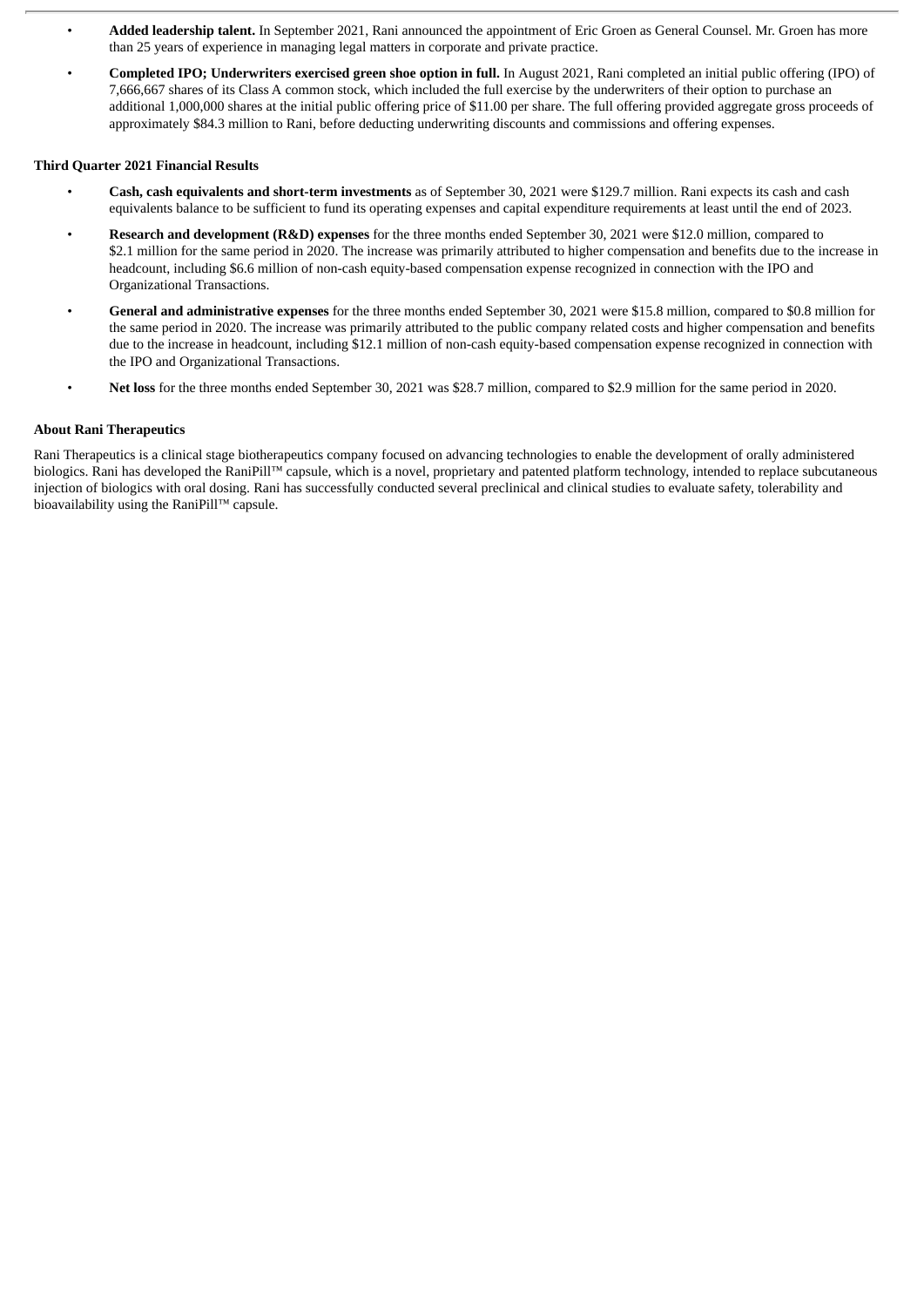#### **Forward-Looking Statements**

Certain statements set forth in this press release constitute "forward-looking" statements within the meaning of the Private Securities Litigation Reform Act of 1995, as amended. These statements include, but are not limited to, statements related to: the progress, timing and results of Rani's clinical and development programs and any clinical trials, including its planned Phase I study with Parathyroid Hormone (PTH) and its GLP 7-day repeat oral administration study; Rani's continued growth, ability to create value and achieve milestones; and the strength of Rani's balance sheet and the adequacy of cash on hand. Because such forward-looking statements are subject to risks and uncertainties, actual results may differ materially from those expressed or implied by such forward-looking statements. Forward-looking statements can be identified by terms such as "believes," "expects," "plans," "potential," "would" or similar expressions, and the negative of those terms. These forward-looking statements are based on Rani's current beliefs, expectations and involve assumptions that may never materialize or may prove to be incorrect. Actual results and the timing of events could differ materially from those anticipated in such forward-looking statements as a result of various risks and uncertainties, which include, without limitation, risks and uncertainties related to Rani's ability to successfully develop its product candidates through current and future milestones or regulatory filings on the anticipated timeline, if at all, the therapeutic potential of Rani's product candidates, the risk that results from preclinical studies or early clinical trials may not be representative of larger clinical trials, the risk that Rani's product candidates will not be successfully developed or commercialized, risks related to Rani's dependence on third-parties in connection with its manufacturing, clinical trials and preclinical studies, and the potential impact of COVID-19 on Rani's clinical and preclinical development timelines and results of operations. For a further list and description of the risks and uncertainties Rani faces, please refer to Rani's periodic and other filings with the Securities and Exchange Commission (SEC), which are available at www.sec.gov. Such forward-looking statements are current only as of the date they are made, and Rani assumes no obligation to update any forwardlooking statements, whether as a result of new information, future events or otherwise.

# # #

**Investor Contact**

investors@ranitherapeutics.com

#### **Media Relations Contact**

media@ranitherapeutics.com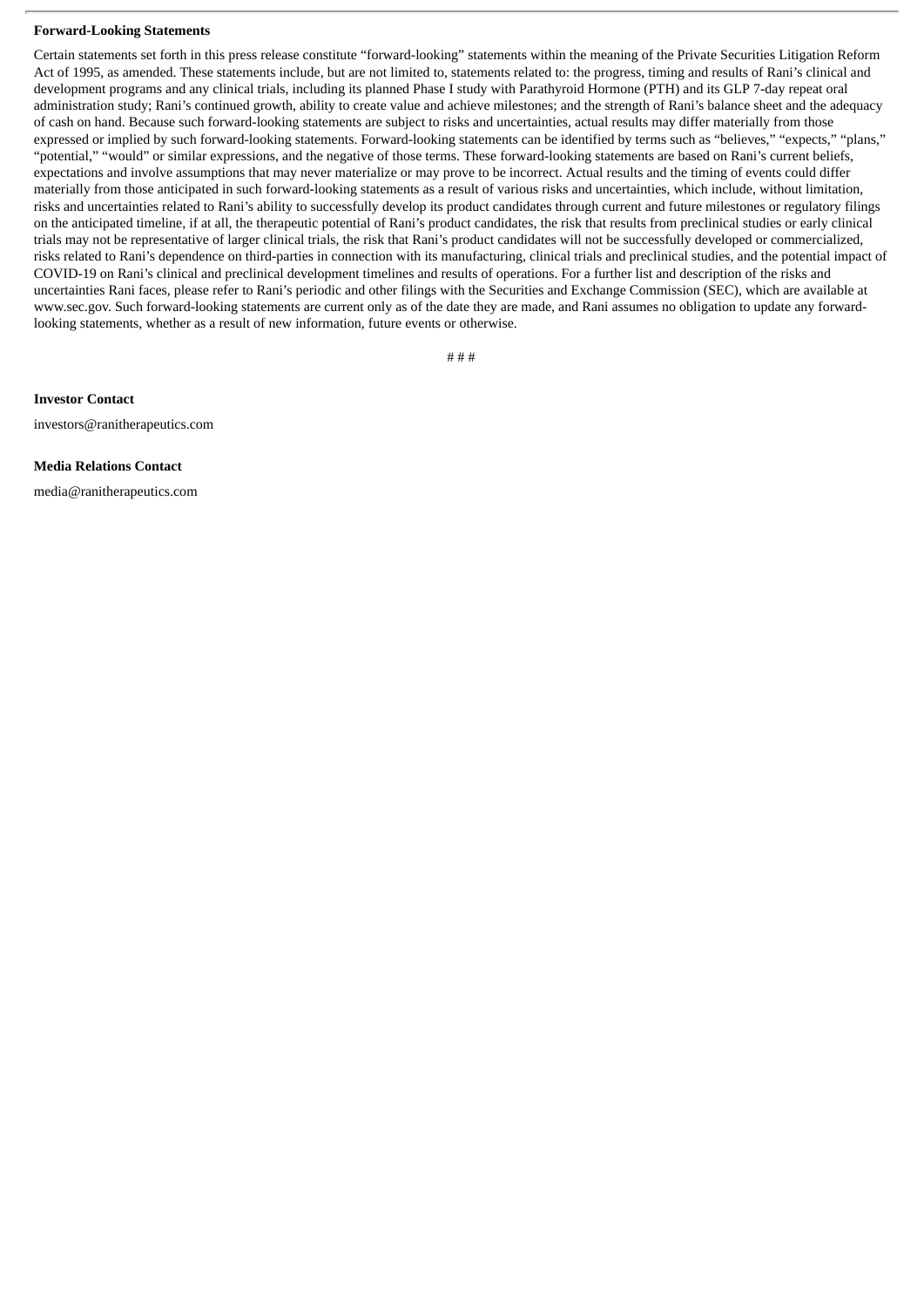### **RANI THERAPEUTICS HOLDINGS, INC Condensed Consolidated Balance Sheets (In thousands, except par value)**

|                                                                                                                              |    | September 30,<br>2021<br>(Unaudited) |    | December 31,<br>2020 |  |
|------------------------------------------------------------------------------------------------------------------------------|----|--------------------------------------|----|----------------------|--|
| <b>Assets</b>                                                                                                                |    |                                      |    |                      |  |
| Current assets:                                                                                                              |    |                                      |    |                      |  |
| Cash and cash equivalents                                                                                                    | \$ | 129,743                              | S  | 73,058               |  |
| Related party note receivable                                                                                                |    |                                      |    | 1,720                |  |
| Prepaid expenses                                                                                                             |    | 2,622                                |    | 167                  |  |
| Total current assets                                                                                                         |    | 132,365                              |    | 74,945               |  |
| Property and equipment, net                                                                                                  |    | 4,593                                |    | 4,470                |  |
| <b>Total assets</b>                                                                                                          | \$ | 136,958                              | \$ | 79,415               |  |
| Liabilities, Convertible Preferred Units and Stockholders' Equity / Members' Deficit                                         |    |                                      |    |                      |  |
| Current liabilities:                                                                                                         |    |                                      |    |                      |  |
| Accounts payable                                                                                                             | \$ | 1,311                                | \$ | 537                  |  |
| Related party payable                                                                                                        |    | 290                                  |    | 145                  |  |
| Accrued expenses                                                                                                             |    | 3,649                                |    | 550                  |  |
| Deferred revenue                                                                                                             |    |                                      |    | 2,717                |  |
| Current portion of long-term debt                                                                                            |    |                                      |    | 1,359                |  |
| Total current liabilities                                                                                                    |    | 5,250                                |    | 5,308                |  |
| Preferred unit warrant liability                                                                                             |    |                                      |    | 320                  |  |
| Long-term debt, less current portion                                                                                         |    |                                      |    | 2,412                |  |
| <b>Total liabilities</b>                                                                                                     |    | 5,250                                |    | 8,040                |  |
| Commitments and contingencies (Note 10)                                                                                      |    |                                      |    |                      |  |
| Convertible preferred units                                                                                                  |    |                                      |    | 184,714              |  |
| Stockholders' equity / members' deficit:                                                                                     |    |                                      |    |                      |  |
| Common units                                                                                                                 |    |                                      |    | 664                  |  |
| Preferred stock, \$0.0001 par value - 20,000 shares authorized; none issued and outstanding as of September 30, 2021         |    |                                      |    |                      |  |
| Class A common stock, \$0.0001 par value - 800,000 shares authorized; 19,712 issued and outstanding as of                    |    |                                      |    |                      |  |
| September 30, 2021                                                                                                           |    | $\overline{2}$                       |    |                      |  |
| Class B common stock, \$0.0001 par value - 40,000 shares authorized; 29,290 issued and outstanding as of                     |    |                                      |    |                      |  |
| September 30, 2021                                                                                                           |    | 3                                    |    |                      |  |
| Class C common stock, \$0.0001 par value - 20,000 shares authorized; none issued and outstanding as of<br>September 30, 2021 |    |                                      |    |                      |  |
| Additional paid-in capital                                                                                                   |    | 54,503                               |    |                      |  |
| Accumulated deficit                                                                                                          |    | (3, 142)                             |    | (114,003)            |  |
|                                                                                                                              |    |                                      |    |                      |  |
| Total stockholders' equity attributable to Rani Therapeutics Holdings, Inc. / (members' deficit)<br>Non-controlling interest |    | 51,366<br>80,342                     |    | (113, 339)           |  |
|                                                                                                                              |    |                                      |    |                      |  |
| Total stockholders' equity / (members' deficit)                                                                              |    | 131,708                              |    | (113, 339)           |  |
| Total liabilities, convertible preferred units and stockholders' equity / (members' deficit)                                 | \$ | 136,958                              | \$ | 79,415               |  |